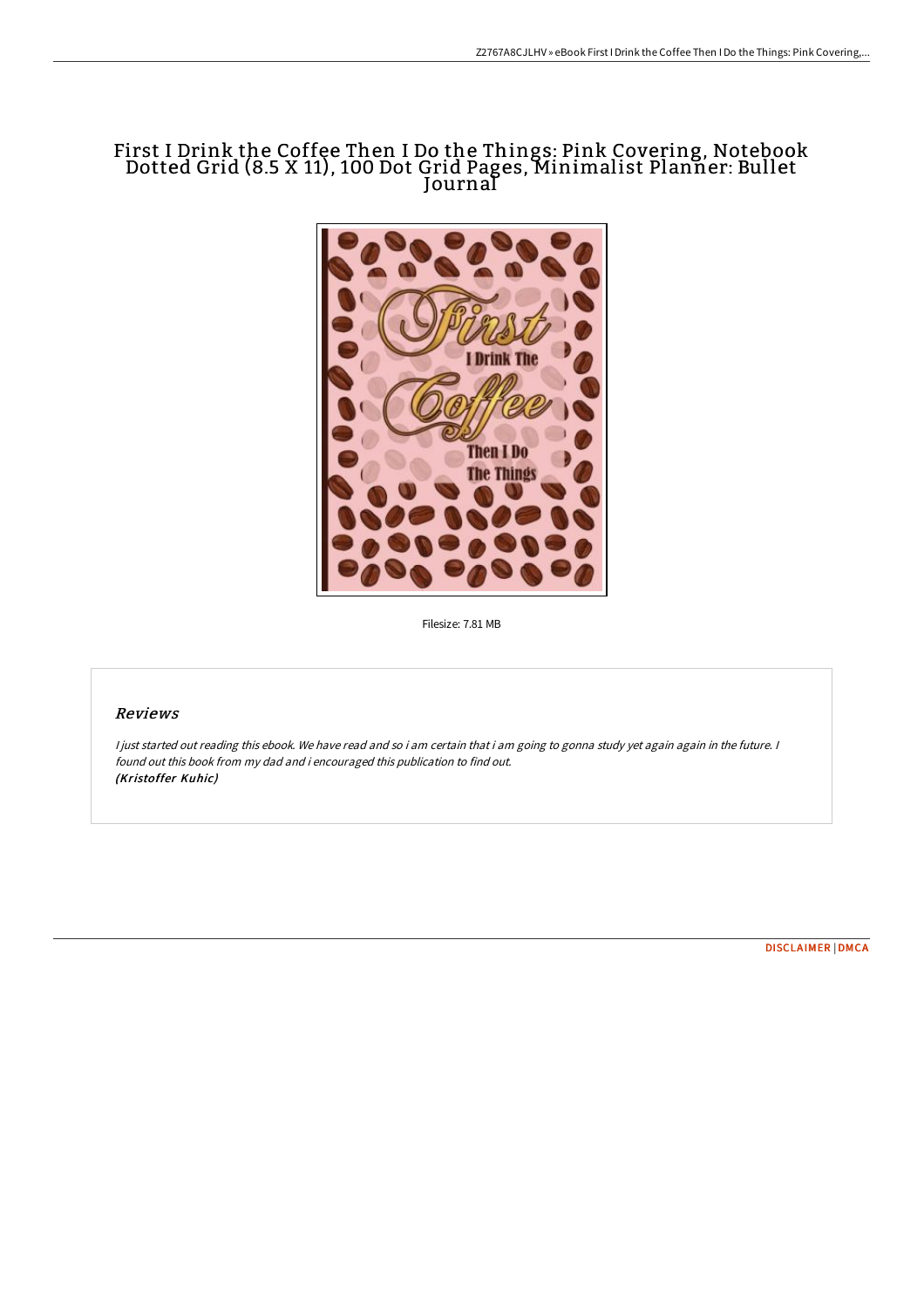## FIRST I DRINK THE COFFEE THEN I DO THE THINGS: PINK COVERING, NOTEBOOK DOTTED GRID (8.5 X 11), 100 DOT GRID PAGES, MINIMALIST PLANNER: BULLET JOURNAL



Createspace Independent Publishing Platform, 2018. PAP. Condition: New. New Book. Shipped from US within 10 to 14 business days. THIS BOOK IS PRINTED ON DEMAND. Established seller since 2000.

 $\blacksquare$ Read First I Drink the Coffee Then I Do the Things: Pink Covering, Notebook Dotted Grid (8.5 X 11), 100 Dot Grid Pages, [Minimalist](http://bookera.tech/first-i-drink-the-coffee-then-i-do-the-things-pi.html) Planner: Bullet Journal Online

[Download](http://bookera.tech/first-i-drink-the-coffee-then-i-do-the-things-pi.html) PDF First I Drink the Coffee Then I Do the Things: Pink Covering, Notebook Dotted Grid (8.5 X 11), 100 Dot Grid Pages, Minimalist Planner: Bullet Journal